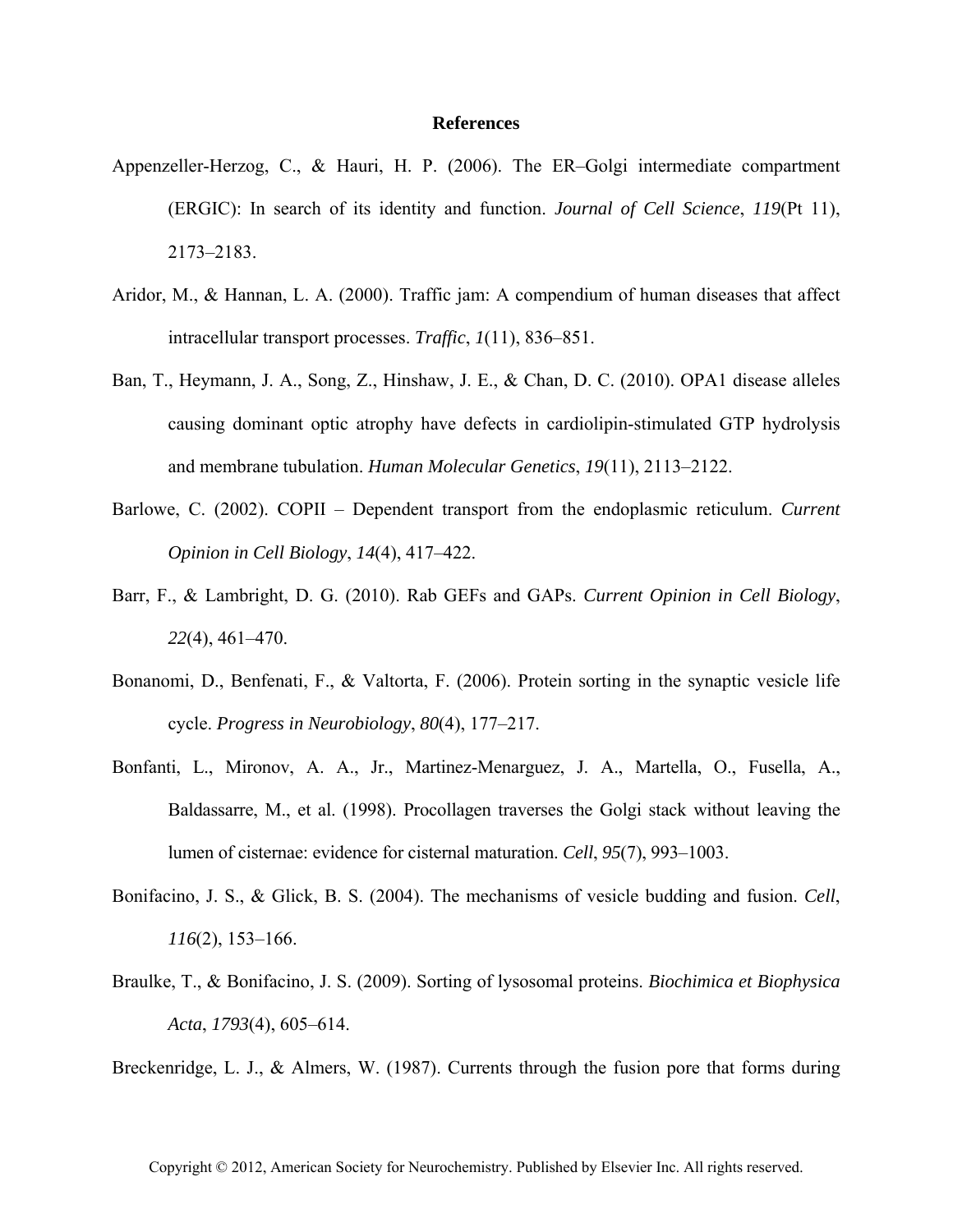exocytosis of a secretory vesicle. *Nature*, *328*(6133), 814–817.

- Brocker, C., Engelbrecht-Vandre, S., & Ungermann, C. (2010). Multisubunit tethering complexes and their role in membrane fusion. *Current Biology*, *20*(21), R943–952.
- Burgess, T. L., & Kelly, R. B. (1987). Constitutive and regulated secretion of proteins. *Annual Review of Cell Biology*, *3*, 243–293.
- Conner, S. D., & Schmid, S. L. (2003). Regulated portals of entry into the cell. *Nature*, *422*(6927), 37–44.
- Cosker, K. E., Courchesne, S. L., & Segal, R. A. (2008). Action in the axon: Generation and transport of signaling endosomes. *Current Opinion in Neurobiology*, *18*(3), 270–275.
- Cuervo, A. M. (2004). Autophagy: In sickness and in health. *Trends in Cell Biology*, *14*(2), 70– 77.
- De Matteis, M. A., & Luini, A. (2008). Exiting the Golgi complex. *Nature Reviews Molecular Cell Biology*, *9*(4), 273–284.
- Derby, M. C., & Gleeson, P. A. (2007). New insights into membrane trafficking and protein sorting. *International Review of Cytology*, *261*, 47–116.
- Dudek, J., Benedix, J., Cappel, S., Greiner, M., Jalal, C., Muller, L., et al. (2009). Functions and pathologies of BiP and its interaction partners. *Cellular and Molecular Life Sciences*, *66*(9), 1556–1569.
- Durieux, A. C., Prudhon, B., Guicheney, P., & Bitoun, M. (2010). Dynamin 2 and human diseases. *Journal of Molecular Medicine*, *88*(4), 339–350.
- Farquhar, M. G., & Palade, G. E. (1998). The Golgi apparatus: 100 years of progress and controversy. *Trends in Cell Biology*, *8*(1), 2–10.

Ghosh, P., Dahms, N. M., & Kornfeld, S. (2003). Mannose 6-phosphate receptors: New twists in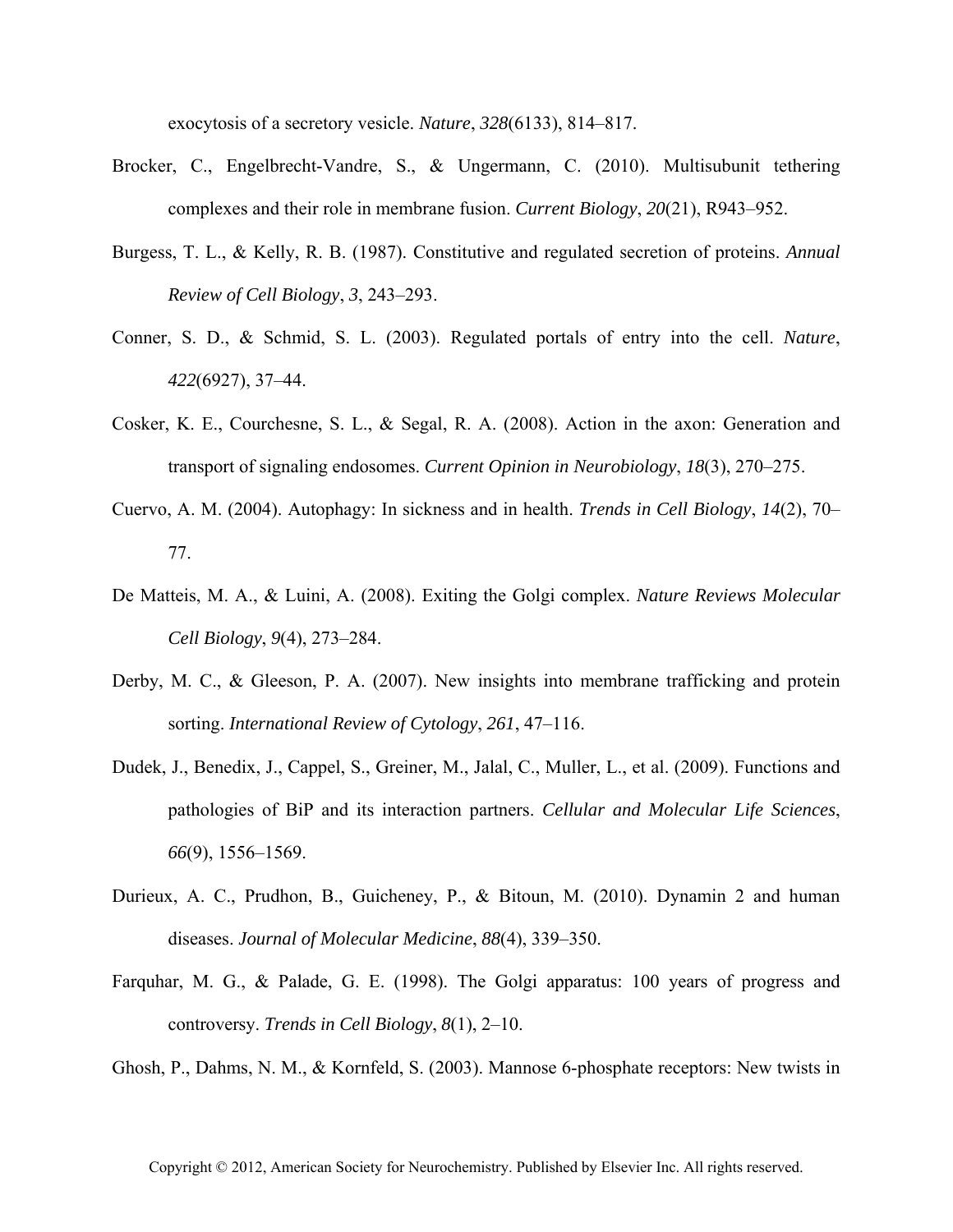the tale. *Nature Reviews Molecular Cell Biology*, *4*(3), 202–212.

- Glick, B. S., & Nakano, A. (2009). Membrane traffic within the Golgi apparatus. *Annual Review of Cell and Developmental Biology*, *25*, 113–132.
- Gold, E. S., Underhill, D. M., Morrissette, N. S., Guo, J., McNiven, M. A., & Aderem, A. (1999). Dynamin 2 is required for phagocytosis in macrophages. *Journal of Experimental Medicine*, *190*(12), 1849–1856.
- Graeber, M. B. (2010). Changing face of microglia. *Science*, *330*(6005), 783–788.
- Gurkan, C., Stagg, S. M., Lapointe, P., & Balch, W. E. (2006). The COPII cage: Unifying principles of vesicle coat assembly. *Nature Reviews Molecular Cell Biology*, *7*(10), 727– 738.
- He, L., & Wu, L. G. (2007). The debate on the kiss-and-run fusion at synapses. *Trends in Neurosciences*, *30*(9), 447–455.
- Henley, J. R., Krueger, E. W., Oswald, B. J., & McNiven, M. A. (1998). Dynamin-mediated internalization of caveolae. *Journal of Cell Biology*, *141*(1), 85–99.
- Herz, J., & Bock, H. H. (2002). Lipoprotein receptors in the nervous system. *Annual Review of Biochemistry*, *71*, 405–434.
- Higgins, D., Burack, M., Lein, P., & Banker, G. (1997). Mechanisms of neuronal polarity. *Current Opinion in Neurobiology*, *7*(5), 599–604.
- Howe, C. L., & Mobley, W. C. (2004). Signaling endosome hypothesis: A cellular mechanism for long distance communication. *Journal of Neurobiology*, *58*(2), 207–216.
- Hsu, V. W., & Yang, J. S. (2009). Mechanisms of COPI vesicle formation. *FEBS Letters*, *583*(23), 3758–3763.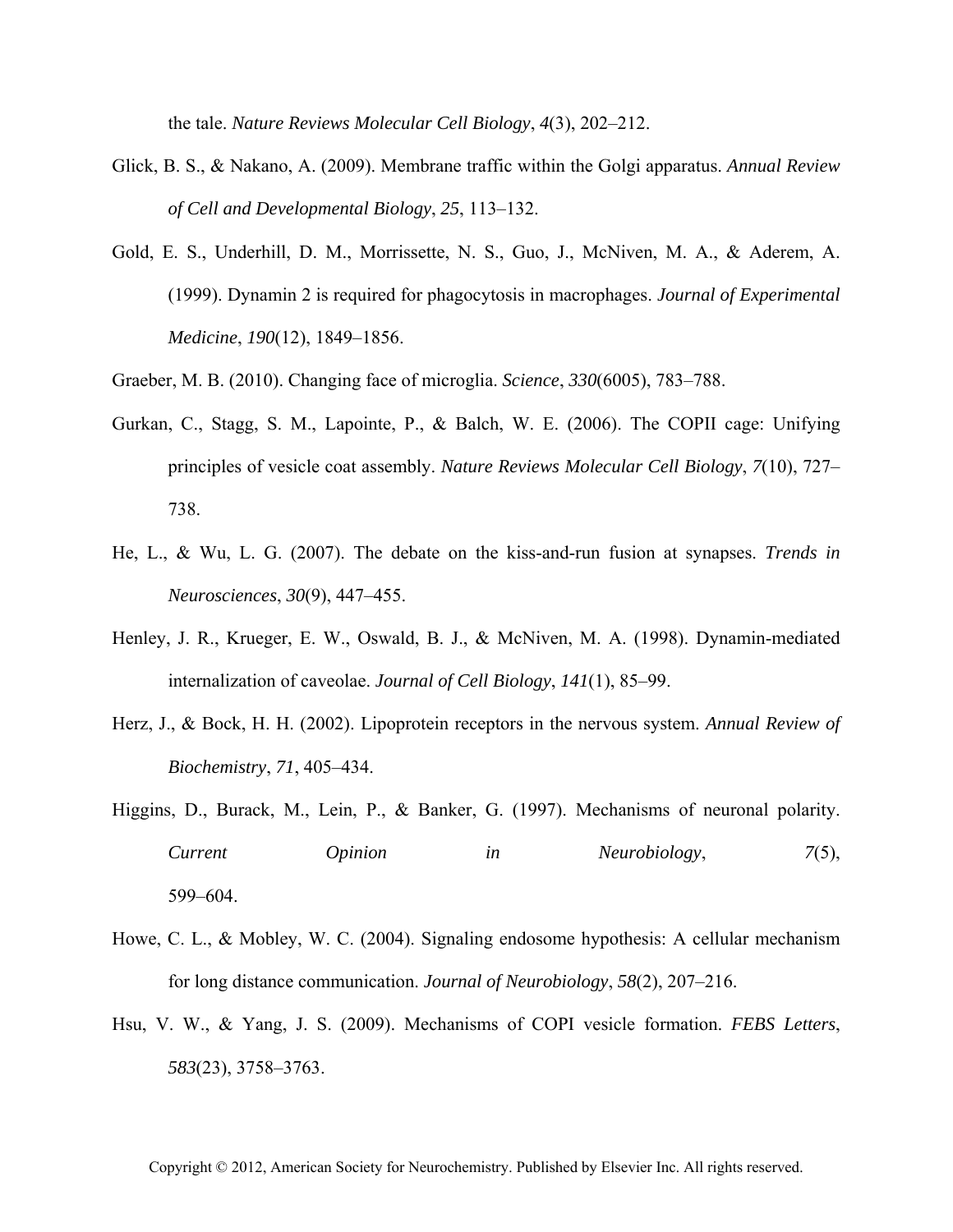- Huang, E. J., & Reichardt, L. F. (2003). Trk receptors: Roles in neuronal signal transduction. *Annual Review of Biochemistry*, *72*, 609–642.
- Jackson, C. L. (2009). Mechanisms of transport through the Golgi complex. *Journal of Cell Science*, *122*(Pt 4), 443–452.
- Kaether, C., Skehel, P., & Dotti, C. G. (2000). Axonal membrane proteins are transported in distinct carriers: A two-color video microscopy study in cultured hippocampal neurons. *Molecular Biology of the Cell*, *11*(4), 1213–1224.
- Kreis, T. E., Lowe, M., & Pepperkok, R. (1995). COPs regulating membrane traffic. *Annual Review of Cell and Developmental Biology*, *11*, 677–706.
- Labrousse, A. M., Zappaterra, M. D., Rube, D. A., & van der Bliek, A. M. (1999). C. elegans dynamin-related protein DRP-1 controls severing of the mitochondrial outer membrane. *Molecular Cell*, *4*(5), 815–826.
- Lee, M. C., Miller, E. A., Goldberg, J., Orci, L., & Schekman, R. (2004). Bi-directional protein transport between the ER and Golgi. *Annual Review of Cell and Developmental Biology*, *20*, 87–123.
- Lippincott-Schwartz, J., Roberts, T. H., & Hirschberg, K. (2000). Secretory protein trafficking and organelle dynamics in living cells. *Annual Review of Cell and Developmental Biology*, *16*, 557–589.
- Maattanen, P., Gehring, K., Bergeron, J. J., & Thomas, D. Y. (2010). Protein quality control in the ER: the recognition of misfolded proteins. *Seminars in Cell and Developmental Biology*, *21*(5), 500–511.
- Mellman, I. (1996). Endocytosis and molecular sorting. *Annual Review of Cell and Developmental Biology*, *12*, 575–625.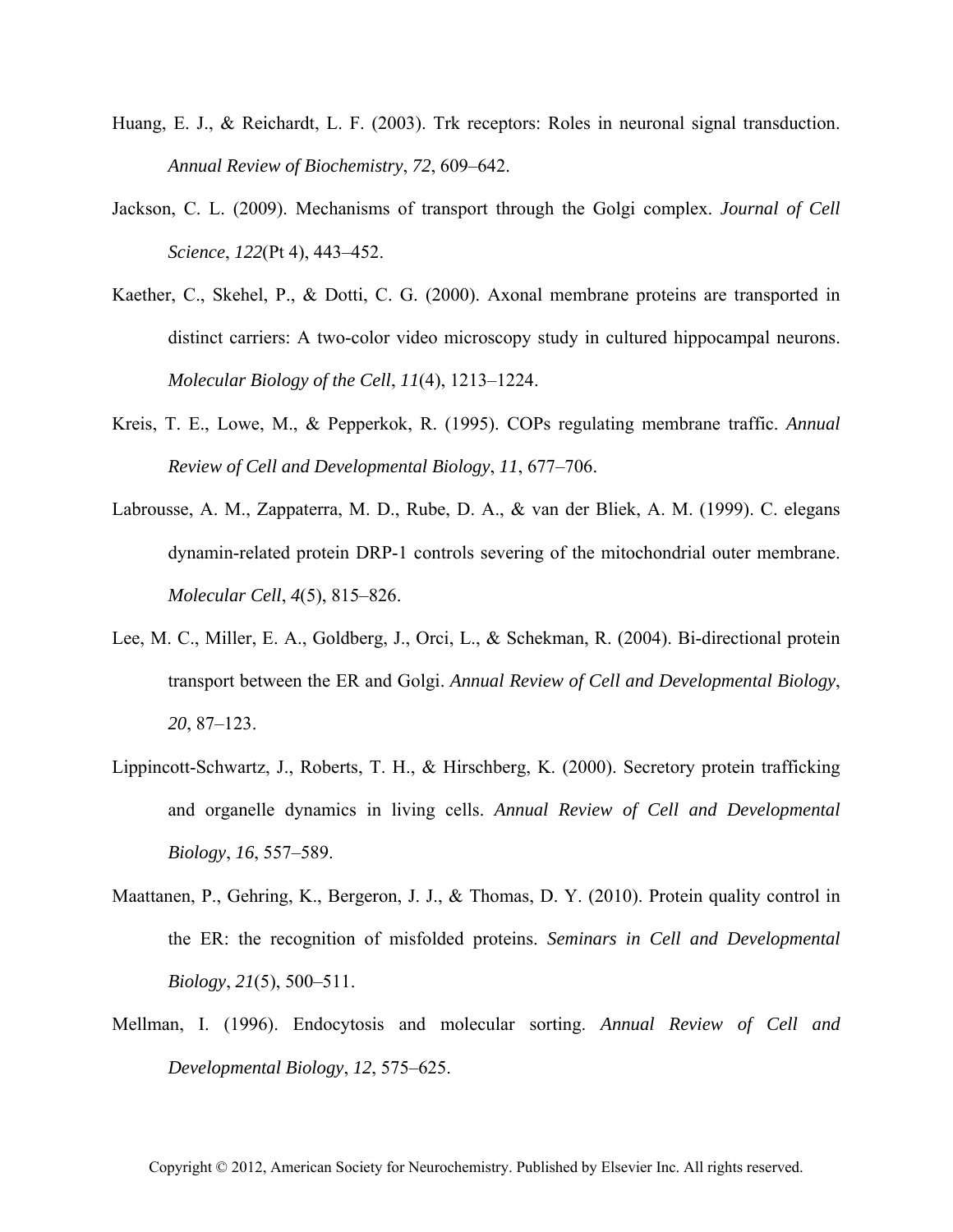- Montal, M. (2010). Botulinum neurotoxin: a marvel of protein design. *Annual Review of Biochemistry*, *79*, 591–617.
- Morris, S. A., & Schmid, S. L. (1995). Synaptic vesicle recycling. The Ferrari of endocytosis? [Review]. *Current Biology*, *5*, 113–115.
- Munro, S. (2005). The Golgi apparatus: Defining the identity of Golgi membranes. *Current Opinion in Cell Biology*, *17*(4), 395–401.
- Murthy, V. N., & De Camilli, P. (2003). Cell biology of the presynaptic terminal. *Annual Review of Neuroscience*, *26*, 701–728.
- Ni, M., & Lee, A. S. (2007). ER chaperones in mammalian development and human diseases. *FEBS Letters*, *581*(19), 3641–3651.
- Nilsson, T., Au, C. E., & Bergeron, J. J. (2009). Sorting out glycosylation enzymes in the Golgi apparatus. *FEBS Letters*, *583*(23), 3764–3769.
- Owald, D., & Sigrist, S. J. (2009). Assembling the presynaptic active zone. *Current Opinion in Neurobiology*, *19*(3), 311–318.
- Pang, Z. P., & Sudhof, T. C. (2010). Cell biology of Ca<sup>2</sup>-triggered exocytosis. *Current Opinion in Cell Biology*, *22*(4), 496–505.
- Parodi, A. J. (2000). Protein glucosylation and its role in protein folding. *Annual Review of Biochemistry*, *69*, 69–93.
- Pelham, H. R. (2001). SNAREs and the specificity of membrane fusion. *Trends in Cell Biology*, *11*(3), 99–101.
- Pelham, H. R., & Rothman, J. E. (2000). The debate about transport in the Golgi Two sides of the same coin? *Cell*, *102*(6), 713–719.

Peters, A., Palay, S. L., & Webster, H. D. (1991). *The fine structure of the nervous system:*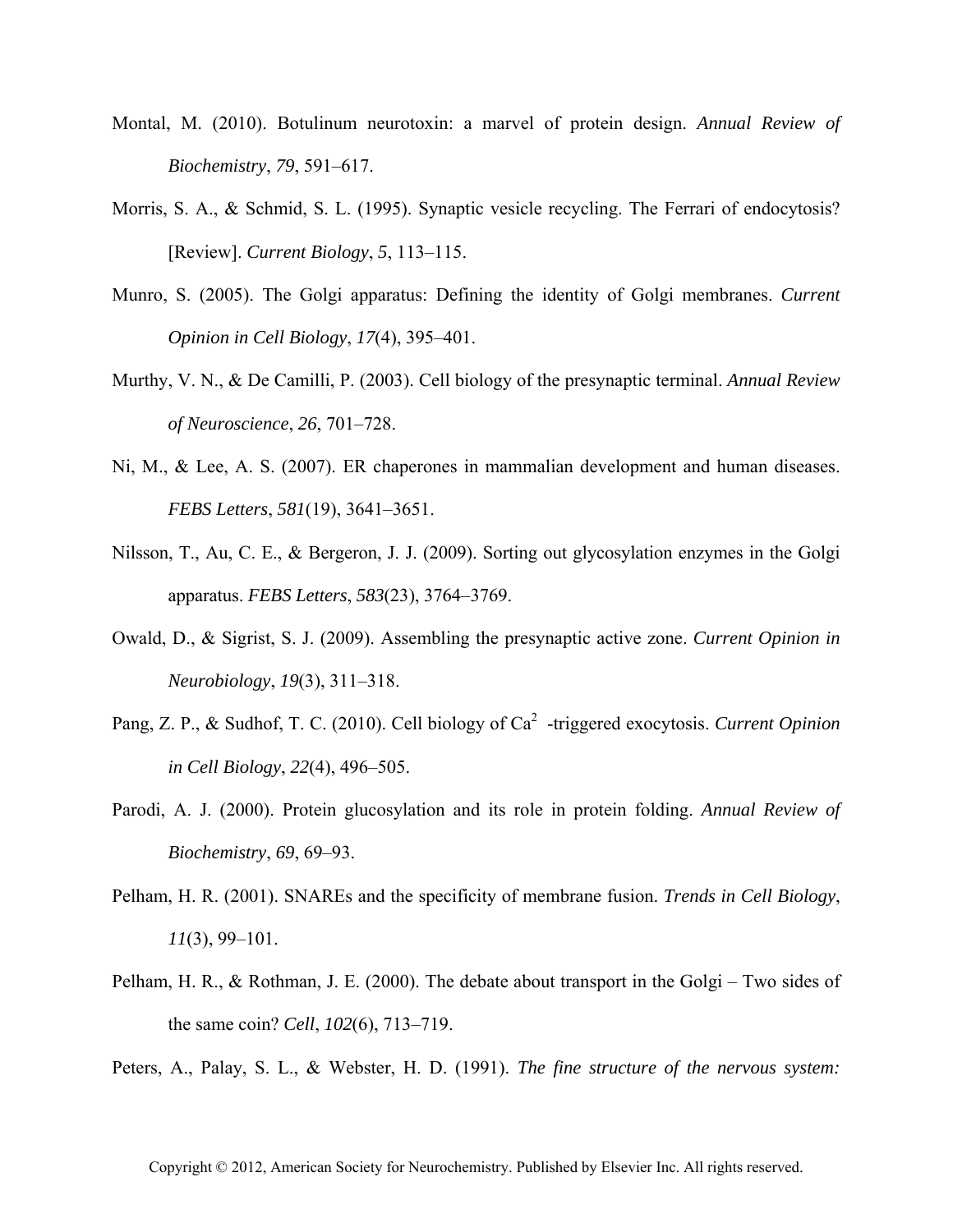*Neurons and their supporting cells* (3rd ed.). New York, NY: Oxford University Press.

- Pfeffer, S., & Aivazian, D. (2004). Targeting Rab GTPases to distinct membrane compartments. *Nature Reviews Molecular Cell Biology*, *5*(11), 886–896.
- Praefcke, G. J., & McMahon, H. T. (2004). The dynamin superfamily: Universal membrane tubulation and fission molecules? *Nature Reviews Molecular Cell Biology*, *5*(2), 133– 147.
- Rapoport, T. A. (2007). Protein translocation across the eukaryotic endoplasmic reticulum and bacterial plasma membranes. *Nature*, *450*(7170), 663–669.
- Rappoport, J. Z., Simon, S. M., & Benmerah, A. (2004). Understanding living clathrin-coated pits. *Traffic*, *5*(5), 327–337.
- Ruoslahti, E. (1988). Structure and biology of proteoglycans. *Annual Review of Cell Biology*, *4*, 229–255.
- Ruoslahti, E. (1996). Brain extracellular matrix. *Glycobiology*, *6*(5), 489–492.
- Rutkowski, D. T., & Kaufman, R. J. (2004). A trip to the ER: Coping with stress. *Trends in Cell Biology*, *14*(1), 20–28.
- Saftig, P., & Klumperman, J. (2009). Lysosome biogenesis and lysosomal membrane proteins: Trafficking meets function. *Nature Reviews Molecular Cell Biology*, *10*(9), 623–635.
- Sampo, B., Kaech, S., Kunz, S., & Banker, G. (2003). Two distinct mechanisms target membrane proteins to the axonal surface. *Neuron*, *37*(4), 611–624.
- Santel, A. (2006). Get the balance right: mitofusins roles in health and disease. *Biochimica et Biophysica Acta*, *1763*(5–6), 490–499.
- Schachter, H. (2000). The joys of HexNAc. The synthesis and function of N- and O-glycan branches. *Glycoconjugate Journal*, *17*(7-9), 465–483.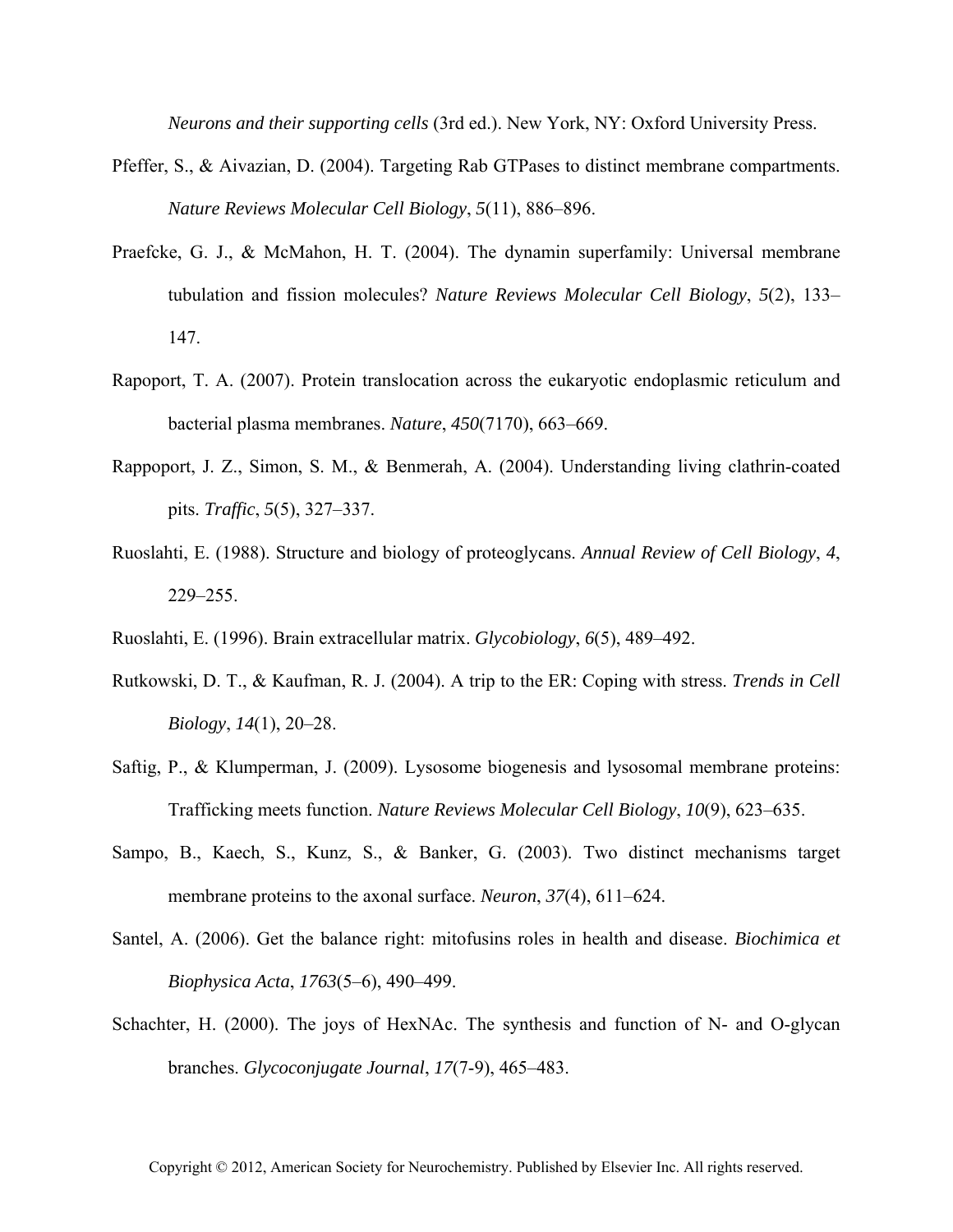- Scheiffele, P., & Fullekrug, J. (2000). Glycosylation and protein transport. *Essays in Biochemistry*, *36*, 27–35.
- Schmid, S. L. (1997). Clathrin-coated vesicle formation and protein sorting: an integrated process. *Annual Review of Biochemistry*, *66*, 511–548.
- Serulle, Y., Sugimori, M., & Llinas, R. R. (2007). Imaging synaptosomal calcium concentration microdomains and vesicle fusion by using total internal reflection fluorescent microscopy. *Proceedings of the National Academy of Sciences of the United States of America*, *104*(5), 1697–1702.
- Shental-Bechor, D., & Levy, Y. (2009). Folding of glycoproteins: toward understanding the biophysics of the glycosylation code. *Current Opinion in Structural Biology*, *19*(5), 524– 533.
- Shupliakov, O., & Brodin, L. (2010). Recent insights into the building and cycling of synaptic vesicles. *Experimental Cell Research*, *316*(8), 1344–1350.
- Stenmark, H. (2009). Rab GTPases as coordinators of vesicle traffic. *Nature Reviews Molecular Cell Biology*, *10*(8), 513–525.
- Sudhof, T. C. (2004). The synaptic vesicle cycle. *Annual Review of Neuroscience*, *27*, 509–547.
- Szodorai, A., Kuan, Y. H., Hunzelmann, S., Engel, U., Sakane, A., Sasaki, T., et al. (2009). APP anterograde transport requires Rab3A GTPase activity for assembly of the transport vesicle. *Journal of Neuroscience*, *29*(46), 14534–14544.
- Taraska, J. W., & Almers, W. (2004). Bilayers merge even when exocytosis is transient. *Proceedings of the National Academy of Sciences of the United States of America*, *101*(23), 8780–8785.

Teasdale, R. D., & Jackson, M. R. (1996). Signal-mediated sorting of membrane proteins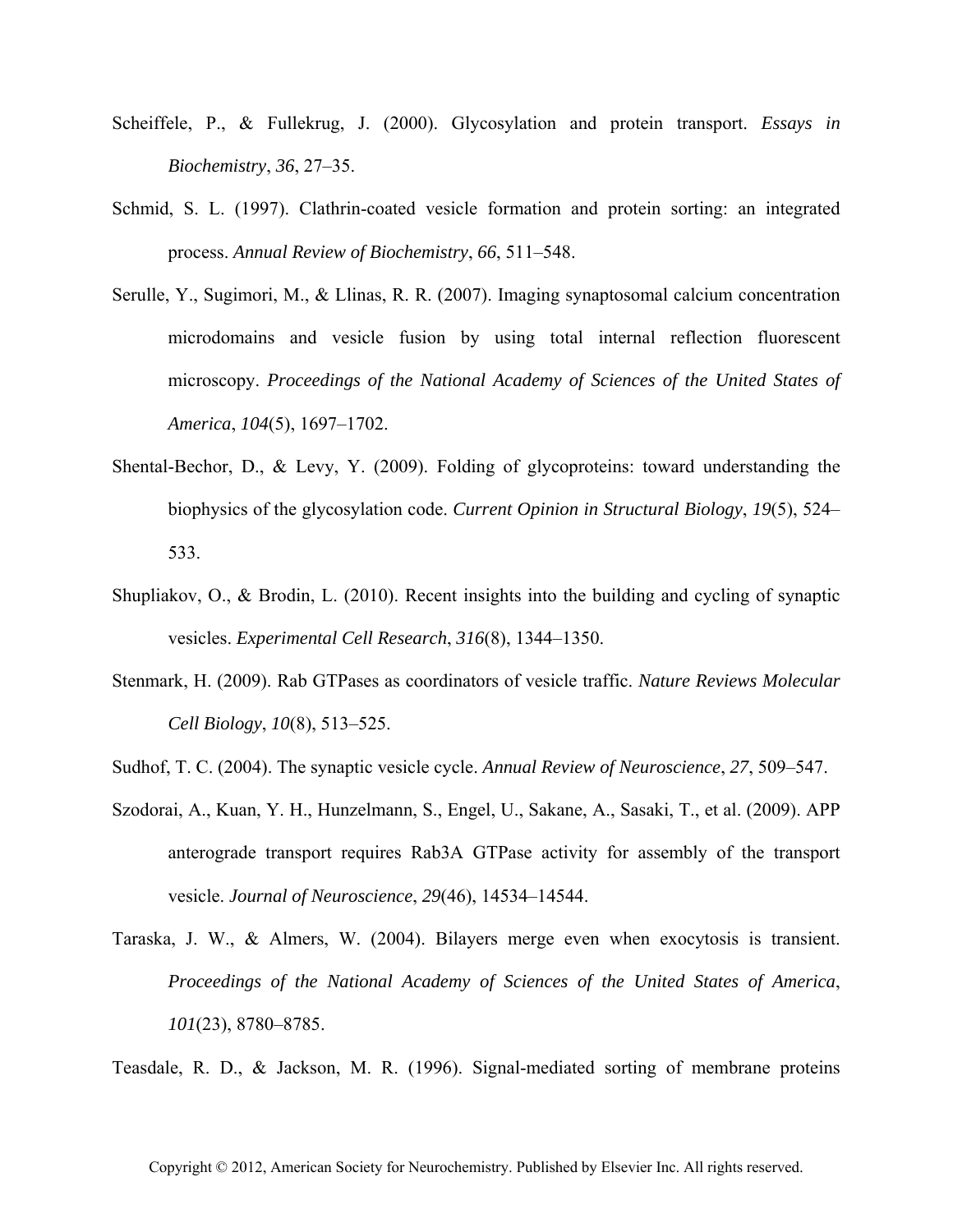between the endoplasmic reticulum and the Golgi apparatus. *Annual Review of Cell and Developmental Biology*, *12*, 27–54.

- Trombetta, E. S., & Parodi, A. J. (2003). Quality control and protein folding in the secretory pathway. *Annual Review of Cell and Developmental Biology*, *19*, 649–676.
- Tsukita, S., & Ishikawa, H. (1980). The movement of membranous organelles in axons. Electron microscopic identification of anterogradely and retrogradely transported organelles. *Journal of Cell Biology*, *84*, 513–530.
- van Meer, G., & Hoetzl, S. (2010). Sphingolipid topology and the dynamic organization and function of membrane proteins. *FEBS Letters*, *584*(9), 1800–1805.
- van Vliet, C., Thomas, E. C., Merino-Trigo, A., Teasdale, R. D., & Gleeson, P. A. (2003). Intracellular sorting and transport of proteins. *Progress in Biophysics and Molecular Biology*, *83*(1), 1–45.
- Weible, M. W., 2nd, & Hendry, I. A. (2004). What is the importance of multivesicular bodies in retrograde axonal transport in vivo? *Journal of Neurobiology*, *58*(2), 230–243.
- Wong, E., & Cuervo, A. M. (2010). Autophagy gone awry in neurodegenerative diseases. *Nature Neuroscience*, *13*(7), 805–811.
- Yang, Z., & Klionsky, D. J. (2010). Eaten alive: A history of macroautophagy. *Natural Cell Biology*, *12*(9), 814–822.
- Zanetta, J. P. (1998). Structure and functions of lectins in the central and peripheral nervous system. *Acta Anatomica (Basel)*, *161*(1–4), 180–195.
- Zerial, M., & McBride, H. (2001). Rab proteins as membrane organizers. *Nature Reviews Molecular Cell Biology*, *2*(2), 107–117.
- Ziv, N. E., & Garner, C. C. (2004). Cellular and molecular mechanisms of presynaptic assembly.